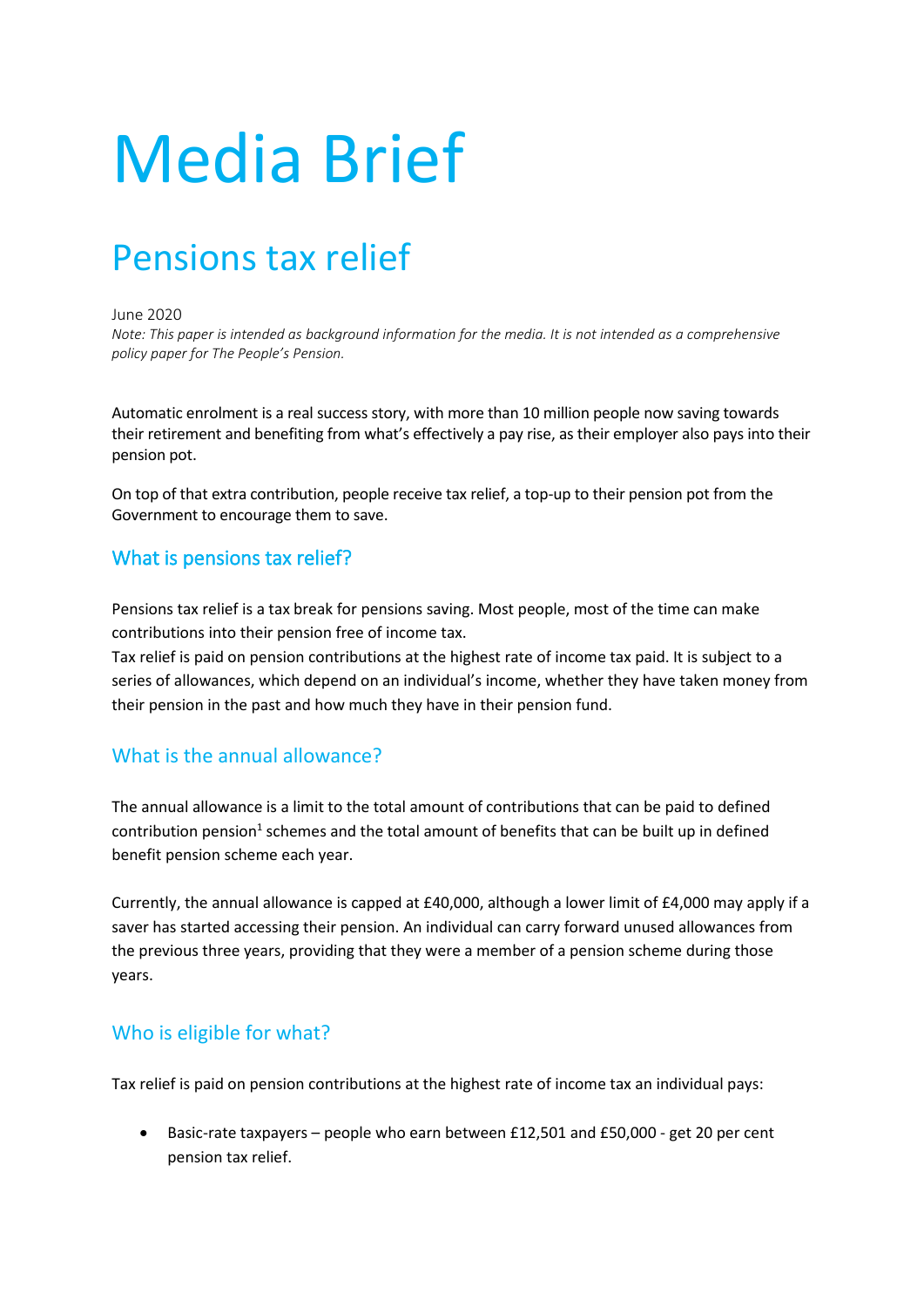- Higher-rate taxpayers those who earn between £50,001 and £150,000 can claim 40 per cent pension tax relief.
- Additional-rate taxpayers higher earners on salaries above £150,000 can claim 45 per cent pension tax relief.

So, if a basic-rate taxpayer were to contribute £100 from a salary into a pension, it would actually only cost them £80. The government adds an extra £20 on top – what it would have been taken in tax from £100 of salary. Higher-rate (40 per cent) and additional-rate (45 per cent) taxpayers only need to pay £60 and £55 respectively to achieve the same £100 of pension savings.

In Scotland, income tax is banded differently, and pension tax relief is applied in a slightly alternative way.

- Starter rate taxpayers pay 19% income tax but get 20 per cent pension tax relief.
- Basic rate taxpayers pay 20 per cent income tax and get 20 per cent pension tax relief.
- Intermediate rate taxpayers pay 21 per cent income tax and can claim 21 per cent pension tax relief. Higher-rate taxpayers pay 41 per cent income tax and can claim 41 per cent pension tax relief.
- Top rate taxpayers pay 46 per cent income tax and can claim 46 per cent pension tax relief

# The different ways of paying tax relief

There are two ways to claim tax relief on a workplace pension – net pay and relief at source. The People's Pension operates both systems for their members.

#### Relief at Source:

Relief at source means your contributions are taken from your net pay (after your wages are taxed). Then your pension provider automatically claims tax relief for you from HM Revenue & Customs (HMRC), adding the basic tax rate of 20 per cent to your pension contributions.

Individuals eligible for higher or additional rate relief can then receive the full amount they are entitled to through self-assessment.

#### Net Pay:

A net pay arrangement means your pension contributions are taken from your gross pay (before your wages are taxed). So, you only pay tax on what's left – therefore you receive your full tax relief straightaway.

If you're a basic, higher and additional taxpayer, you'll automatically save 20%, 40%, or 45% respectively in tax relief. However, if the individual doesn't pay any tax, this method means they won't receive tax relief despite being eligible. This is known as the net-pay anomaly.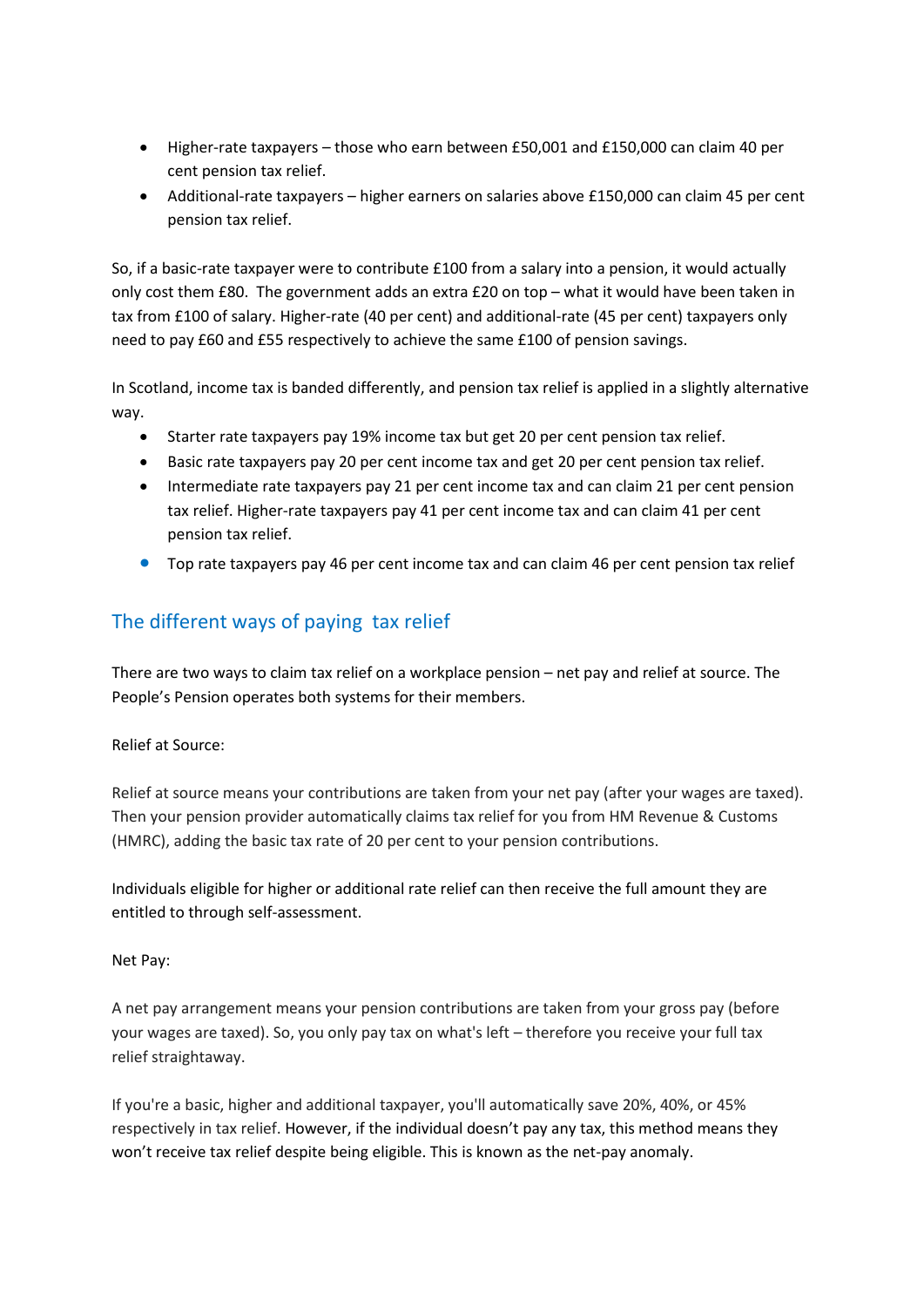# What is the net pay anomaly?

An estimated 1.7 million low earners miss out on much needed tax relief on their pensions, due to the 'net pay anomaly'.

Members of pensions schemes who do not earn enough to pay income tax – because they are on salaries of £12,500 or below - are granted 20 per cent tax relief on up to £2,880 of pension contributions, meaning that HMRC will top up a maximum net contribution to £3,600. However, if a pension provider operates a net pay scheme, these members will not receive the tax relief they are entitled to.

This means that the lowest paid eligible workers, the majority of whom are women, are missing out on much needed contributions to their pension pots. It is estimated that, on average, the net pay anomaly can cost low paid workers £8,000 in pension contribution across their working life.

Ahead of the 2019 General Election, The Conservative Party included a pledge to fix the net pay anomaly in its manifesto<sup>1</sup>. In March 2020, the Chancellor of the Exchequer Rishi Sunak announced a review into the net pay anomaly as part of the Budget.

# The Tax taper

In 2016, in a bid to control the cost of pensions tax relief, the then Government introduced the Tapered Annual Allowance for individuals with a "threshold income" of over £110,000 and an "adjusted income" of over £150,000.

These new rules reduced what people earning more than £150,000 could put into their pension in a tax year, known as the annual allowance (which is £40,000 for most of the working population), and still gain tax relief on contributions.

The rules dictated that those earning below £110,000 would not be caught by the taper rules, while those earning above would have to calculate the adjusted income. For those earning £150,000 or more, the allowance falls by £1 for every £2 of income between £150,000 and £210,000. For incomes of £210,000 or more, the allowance was £10,000.

The taper is extremely complex, and this came to a head in 2018 and 2019 after doctors' leaders argued that higher earning members of the profession were often seeing growth on their Defined Benefit (DB) pension pot – which is classed as income - exceed their annual allowance, meaning they were at risk of an unexpected tax bill.

The issues led to reports of doctors declining overtime or extra work, reducing their hours or even leaving the NHS, leading to fears that it would impact on patient care and waiting list times<sup>2</sup>. There were calls to scrap the taper completely, leading the ruling Conservative Party to include a pledge in its manifesto<sup>1</sup> to fix the tax taper within 30 days of it winning power at the General Election in December 2020.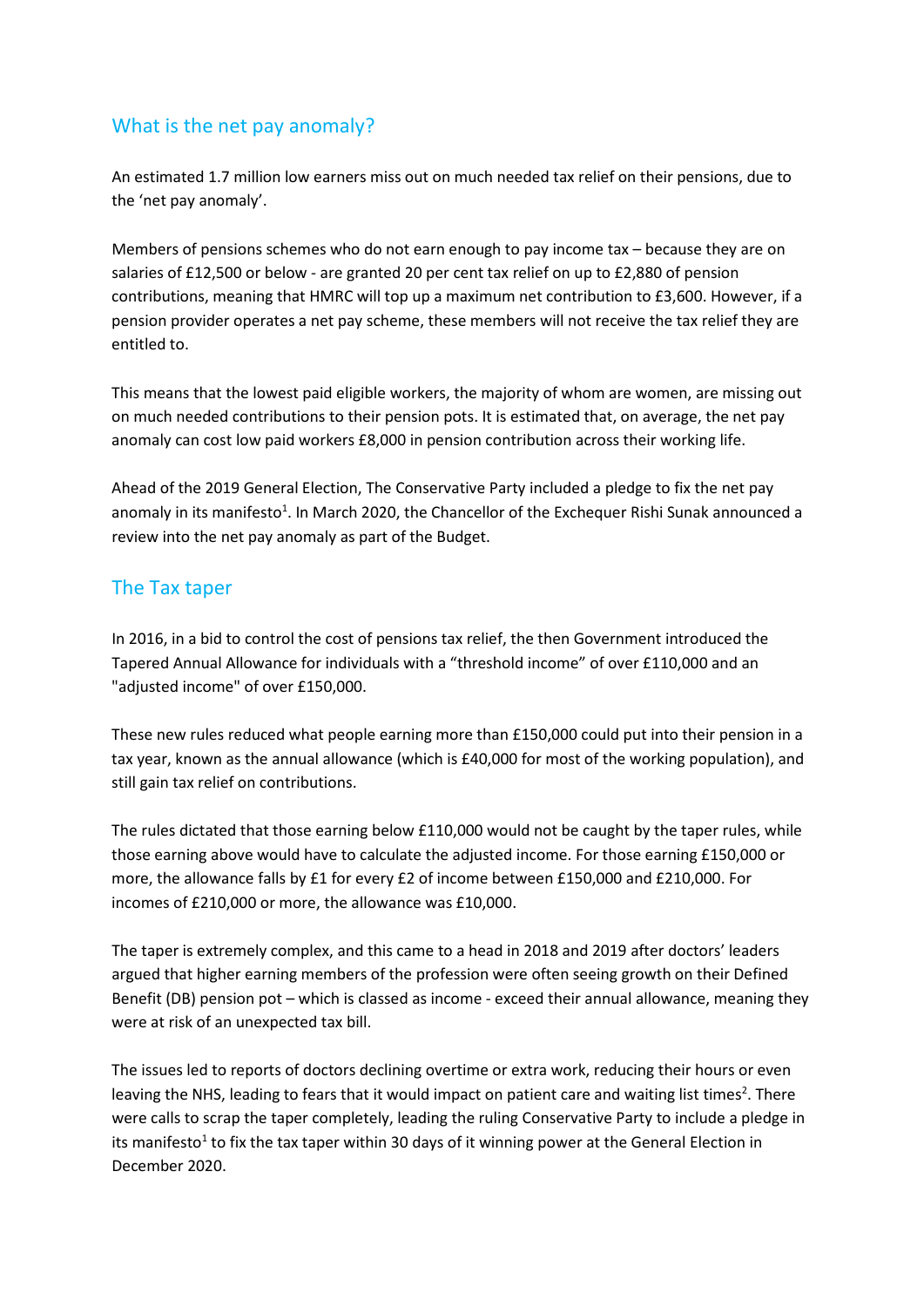As a result, Chancellor the Exchequer Rishi Sunak used his March 2020 Budget to announce of April 2020 the Tapered Annual Allowance would apply to individuals with threshold income of over £200,000 and adjusted income of over £240,000.

# Why pensions tax relief needs reforming

There are different ways of looking at tax relief. Traditionally, pensions are seen as income deferred and received later in life. In that worldview, it makes sense to pay tax on income when it is actually received and can be spent. With pensions that may be many years in the future.

Some, including us, question that worldview, partly because many people earn and pay tax in the here and now at a higher rate than they pay in retirement. Many benefit from this differential, receiving tax relief at a higher rate in their working life than they go on to pay in retirement. Only a tiny minority, pay higher or additional rate tax in retirement.

This sort of skewing of the benefits of tax relief is typical of the taxation of pensions as a whole. As pensions tax relief is paid at an individuals' marginal rate, those in higher tax bands who pay higher pension contributions receive more in tax relief than others. Of the £37.2bn gross cost of tax relief, just over half goes to people paying higher and additional rate tax who only make up around one in ten of the population in work.

A majority of adults do not have a good idea (59 per cent) of how tax relief works<sup>4</sup>. This means that it does not function as an incentive to save. Rather, it encourages people with surplus capital to assign that capital to the most tax efficient way of saving. For those that understand it, tax relief doesn't increase the overall volume of saving, it just incentivises people to move money in a tax efficient way.

For these reasons, people are increasingly asking why it is fair for tax breaks to be focused so narrowly on higher earners and whether it would be fairer to adjust the pensions tax system so that tax relief is shared more equally.

# What The People's Pension is calling for:

- A full review to examine the complexities of pension tax relief, which should be overseen by a new independent Pensions Commission.
- A fairer flat rate of pension tax of 30 per cent, enabling the lower paid to benefit more from pension tax relief.
- The end of the 'net pay anomaly'; an issue which threatens to damage public confidence in auto-enrolment and lets down those who need to increase their retirement savings most.